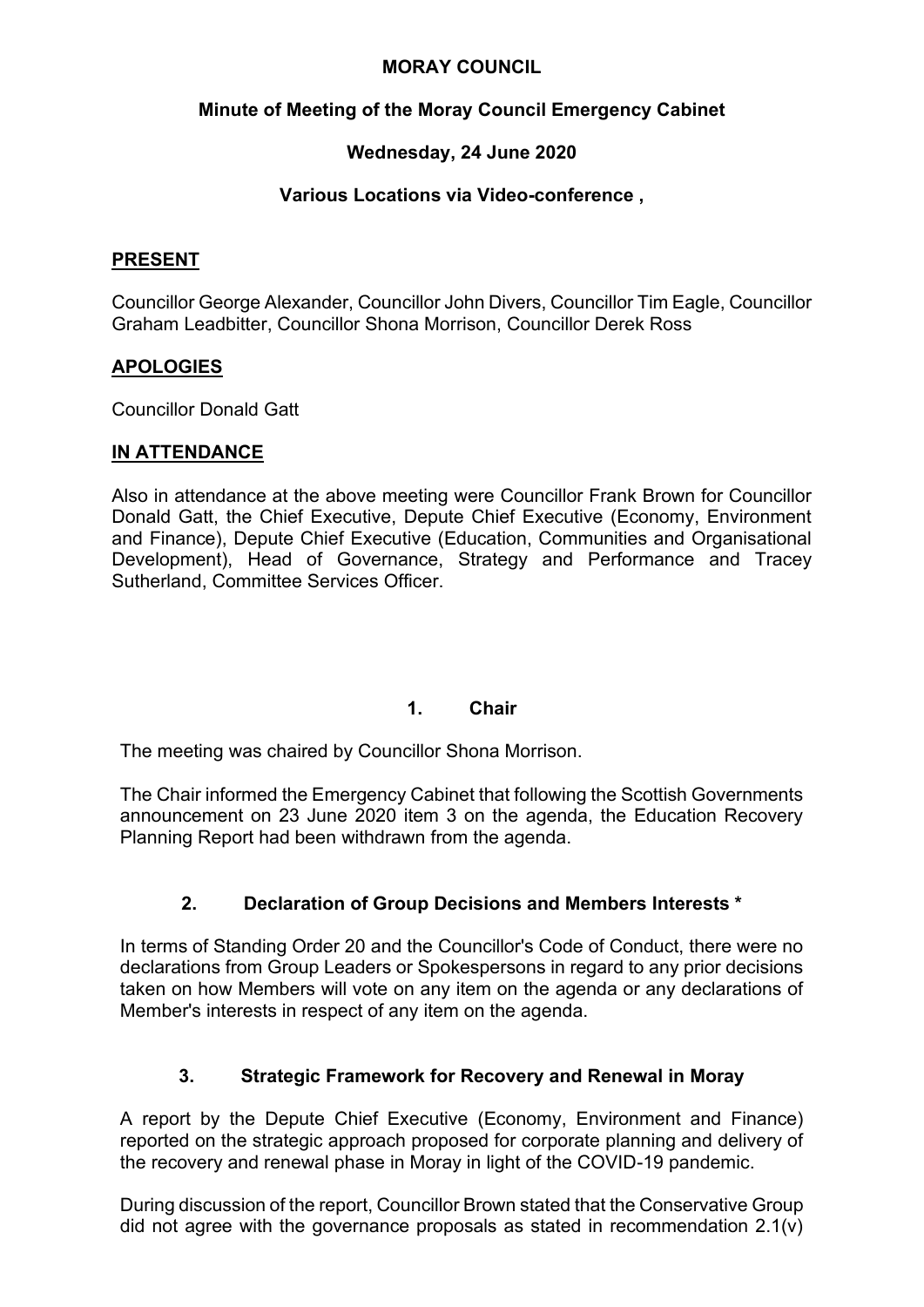and wanted to ensure that the depth of knowledge of all 26 Councillors should be used to inform and influence progress. He further added that the 7 members of the Emergency Cabinet do not represent political balance.

Councillor Brown proposed amending recommendation 2.1(v) to read - agrees that Elected Members nominated by Group Leaders engage with Officers on the different work streams to influence and inform the recover renewal programme. This was seconded by Councillor Eagle.

In response, Councillor Leadbitter said that he felt the Emergency Cabinet has worked well and offers full flexibility as members can substitute for each other dependent on the report topics. He further added that the governance already exists for the Emergency Cabinet and was unsure as to Councillor Brown's proposal.

The Head of Governance, Strategy and Performance advised that he had concerns in terms of Standing Order 47 that Councillor Brown's amendment was not competent.

Following consideration and in discussion with Councillor Eagle, Councillor Brown withdrew his amendment and said that they would come back with a more precise proposal.

The Head of Governance, Strategy and Performance confirmed that if an amendment was not put forward then the 6 month rule would com into effect for any future proposals, or there would need to be a suspension of standing orders.

In response, Councillor Brown said he was happy to withdraw his amendment.

Following consideration the Emergency Cabinet agreed:

- i) to note the process used to develop the draft Strategic Framework for Recover and Renewal in Moray along with associated documents in Appendices 1 - 3;
- ii) to consult, engage and involve the community, aims, outcomes and principles  $\overline{ii}$  proposed in the Strategic Economics's as act and in the second proposed in the Strategic Framework as set out in the report;
- iii) review and re-iteration as processes for recovery and renewal continue to the staged programme set out in the Appendix 1, this to be subject to quarterly develop at a national and sectoral level;
- iv) to note the high level process being used to plan for effective operational recovery of services in line with national guidance; and

v) and influence progress with regular updates to the Council and workstream that members of the Emergency Cabinet will act as a working group to inform updates to relevant committees.

#### **4. Question Time \*\*\***